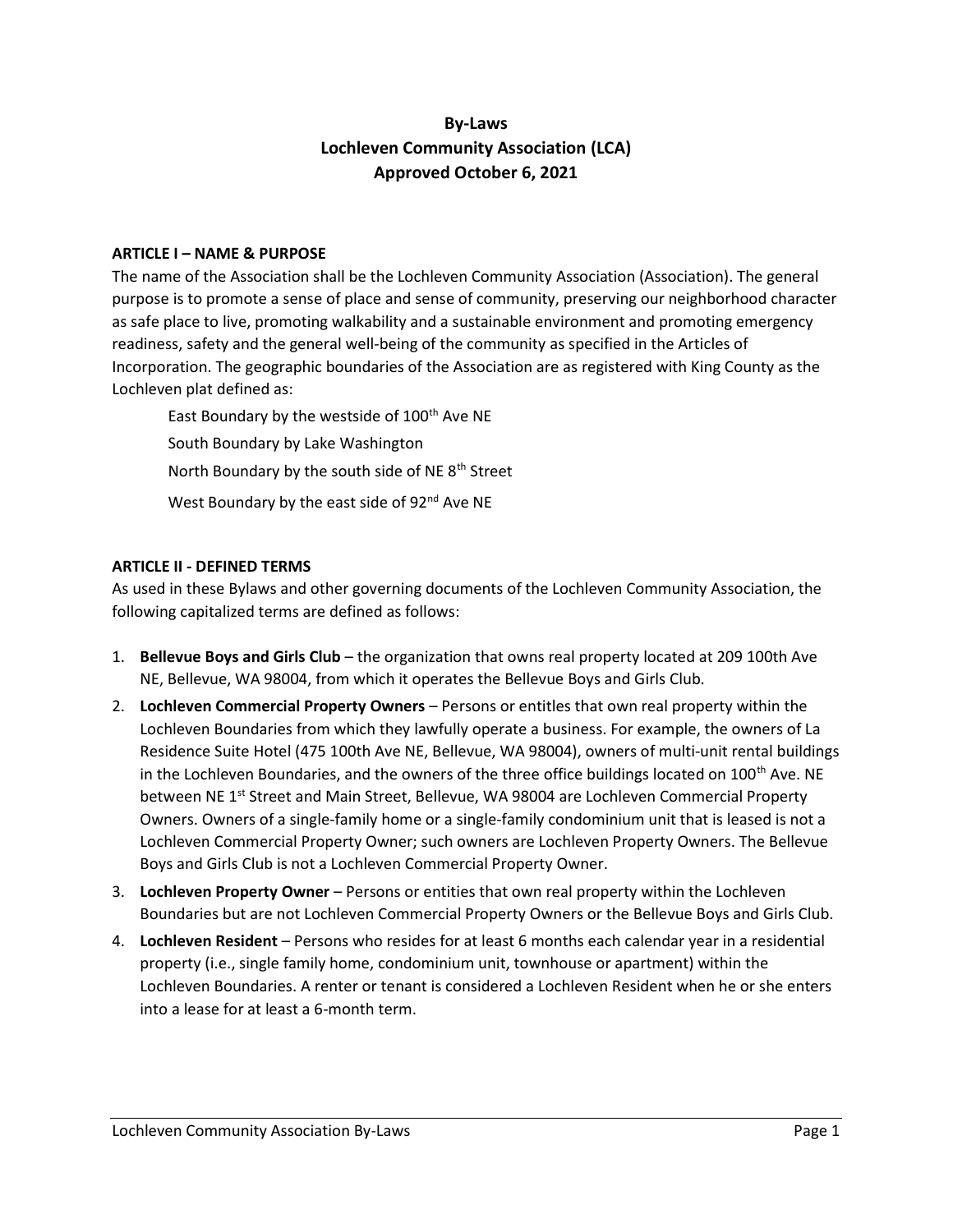### ARTICLE III – MEMBERSHIP

Lochleven Residents, Lochleven Property Owners and Lochleven Commercial Property Owners and the Bellevue Boys and Girls Club may become a member of the Association by payment of annual dues. Members in good standing are current dues paying Members. Members must be present or participate online or via phone to vote on all issues. Signed proxy votes and absentee ballots may be used for all votes and elections.

### ARTICLE IV - DUES

The annual dues of the Association shall be determined by a majority vote of the Board and are due on or before the Annual Meeting.

## ARTICLE V – FINANCE

No indebtedness of any kind may be incurred except by the President, Vice President or Treasurer. No expenditure more than two hundred fifty dollars (\$250) shall be incurred except with the approval of the Board of Directors. No indebtedness may be incurred on behalf of the Association. Funds must be raised in advance of any large expenditure. The Association shall provide for such audits and/or other management reviews of financial activity that as are deemed necessary for accounting and/or legal requirements.

## ARTICLE VI – BOARD OF DIRECTORS

Section 1. Board of Directors: The number of directors constituting the Board of Directors shall be no less than three and no more than nine. All Board Members have a fiduciary responsibility to the Association. All Board members working on a project on behalf of the Association shall keep the board informed of relevant project progress. Any Board member who acts without authority, fails to fulfill the responsibilities of an officer, misrepresents, or impairs activities of the Association or the Board, may be removed by a majority vote of the Board.

Section 2. Officers: The Board of Directors shall elect the officers of the Association. The officers shall be President, Vice President, Secretary and Treasurer.). All Directors must be members in good standing.

Section 3. President: The President shall be the chief executive officer of the Association and shall preside at all meetings of the membership and Board Meetings. The President shall call an Annual Meeting in the spring of each year, and any other meetings as necessary.

Section 4. The Vice President shall fulfill the duties of the President when necessary, and assist the President in the performance of his/her duties requested by the President.

Section 5. Secretary: The Secretary shall take minutes of all meetings and assist with meeting notifications, and correspondence including public comments on behalf of the Association and President. In addition, the Secretary will be responsible for archiving all documents, minutes, and internal and external communications. The Secretary shall also file annual reports as may be required by the Washington Secretary of State and the Internal Revenue Service if so required. If the Secretary position is vacant the President will assign these responsibilities to other members of the Board.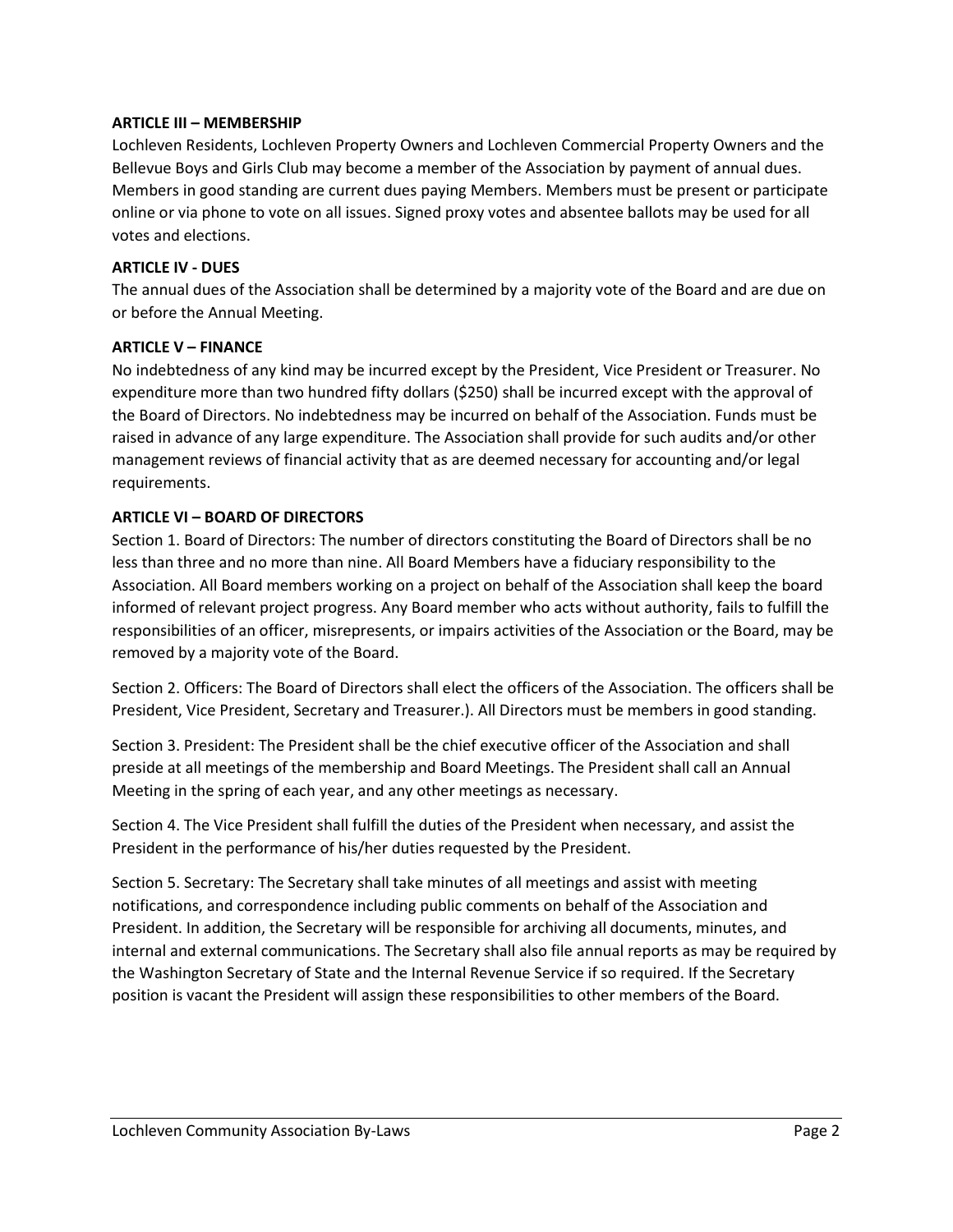Section 6. Treasurer: The Treasurer shall have the custody of the funds of the Association and shall keep full and accurate accounts of receipts and disbursements and shall deposit funds in the Association bank account designated by the Board. The Treasurer shall disburse funds only in payment of bills properly authorized by the Board. The Treasurer shall annually prepare for the Board and membership an accounting of revenue and expenses and financial condition of the Association. The Board may request at any time an audit of the books.

# ARTICLE VII – NOMINATION AND ELECTION OF BOARD MEMBERS AND OFFICERS

Section 1. Nomination of Board Members: The notification of the Annual meeting shall include a request for nominations from the membership for members of the Board. Such nominations shall be in writing. The Board shall review all nominations and bring forth a recommended slate for the Annual Meeting, with the objective of a balanced representation within Association's geographic area. All such nominees, elected board members and officers must agree to the current LCA Conflict of Interest Policy.

Section 2. Elections. Election of Board Members shall be held at the Annual Meeting. Absentee ballots and proxies shall be available upon request and must be returned to a Board Member not less than 24 hours prior to the election.

Section 3. Term of Office. The officers and Board of Directors shall serve for a term of one year or until their successors are elected at an annual meeting.

Section 4. Vacancies. The Board of Directors may fill vacancies in officer or board positions for the balance of the unexpired term.

Section 5. Special Elections: Special Elections may be called upon the request of a majority of Board Members, or 20% of members in good standing. This request must be submitted to the Board in writing. A minimum of one week's notice shall be required for any special election. Those requesting a special election shall assist in the membership notification required for such a meeting.

# ARTICLE VIII – COMMITTEES

Section 1. The President or Board may appoint special committees as may be necessary to promote the mission of the Association. At least one Board Member shall be on each special committee.

Section 2. The President or his/her designee shall be an ex-officio member of all committees. If a nomination committee is established, the President will not be an ex-officio member.

Section 3. Committee Membership. Each member of a committee may continue as such until his or her successor is appointed unless: the committee is terminated, the member is removed or resigns, or the member is no longer a member good standing.

# ARTICLE IX – MEETINGS

Section 1. Annual Meeting: The Annual Meeting shall be held in the Spring of each calendar year. A minimum notification period of one weeks is required.

Section 2. Special Meetings: Special Meetings of the Board, or general membership, may be called by the President, a majority of the Board Members, or by the request of twenty percent (20%) or more of members in good standing.